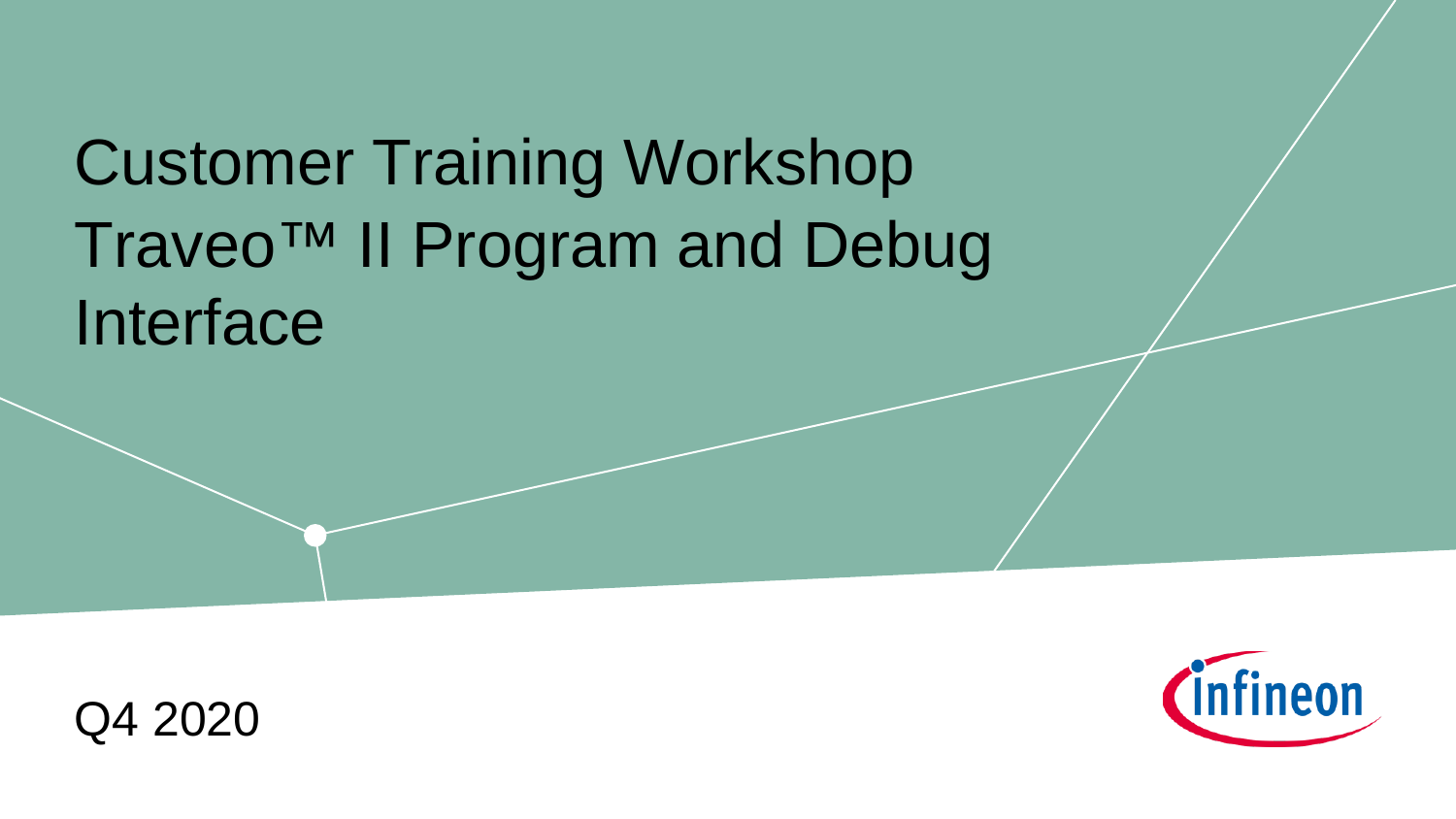

#### Target Products

#### $\rightarrow$  Target product list for this training material

| <b>Family Category</b>                                  | <b>Series</b> | <b>Code Flash Memory Size</b> |
|---------------------------------------------------------|---------------|-------------------------------|
| Traveo <sup>™</sup> Il Automotive Body Controller Entry | CYT2B6        | Up to 576KB                   |
| Traveo II Automotive Body Controller Entry              | CYT2B7        | Up to 1088KB                  |
| Traveo II Automotive Body Controller Entry              | CYT2B9        | Up to 2112KB                  |
| Traveo II Automotive Body Controller Entry              | CYT2BL        | Up to 4160KB                  |
| Traveo II Automotive Body Controller High               | CYT3BB/4BB    | Up to 4160KB                  |
| Traveo II Automotive Body Controller High               | CYT4BF        | Up to 8384KB                  |
| <b>Traveo II Automotive Cluster</b>                     | CYT3DL        | Up to 4160KB                  |
| <b>Traveo II Automotive Cluster</b>                     | CYT4DN        | Up to 6336KB                  |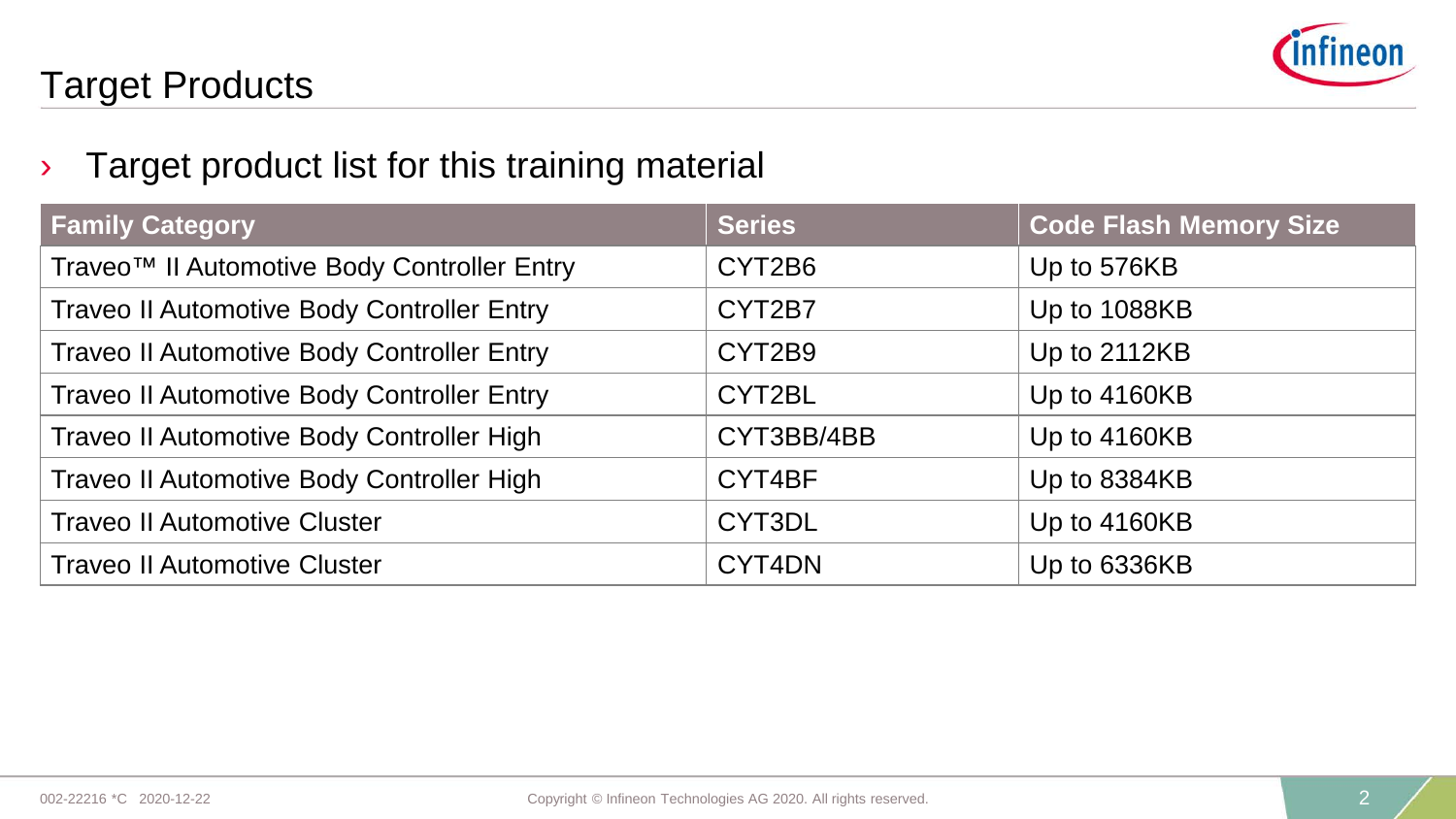

### Introduction to Traveo II Body Controller Entry

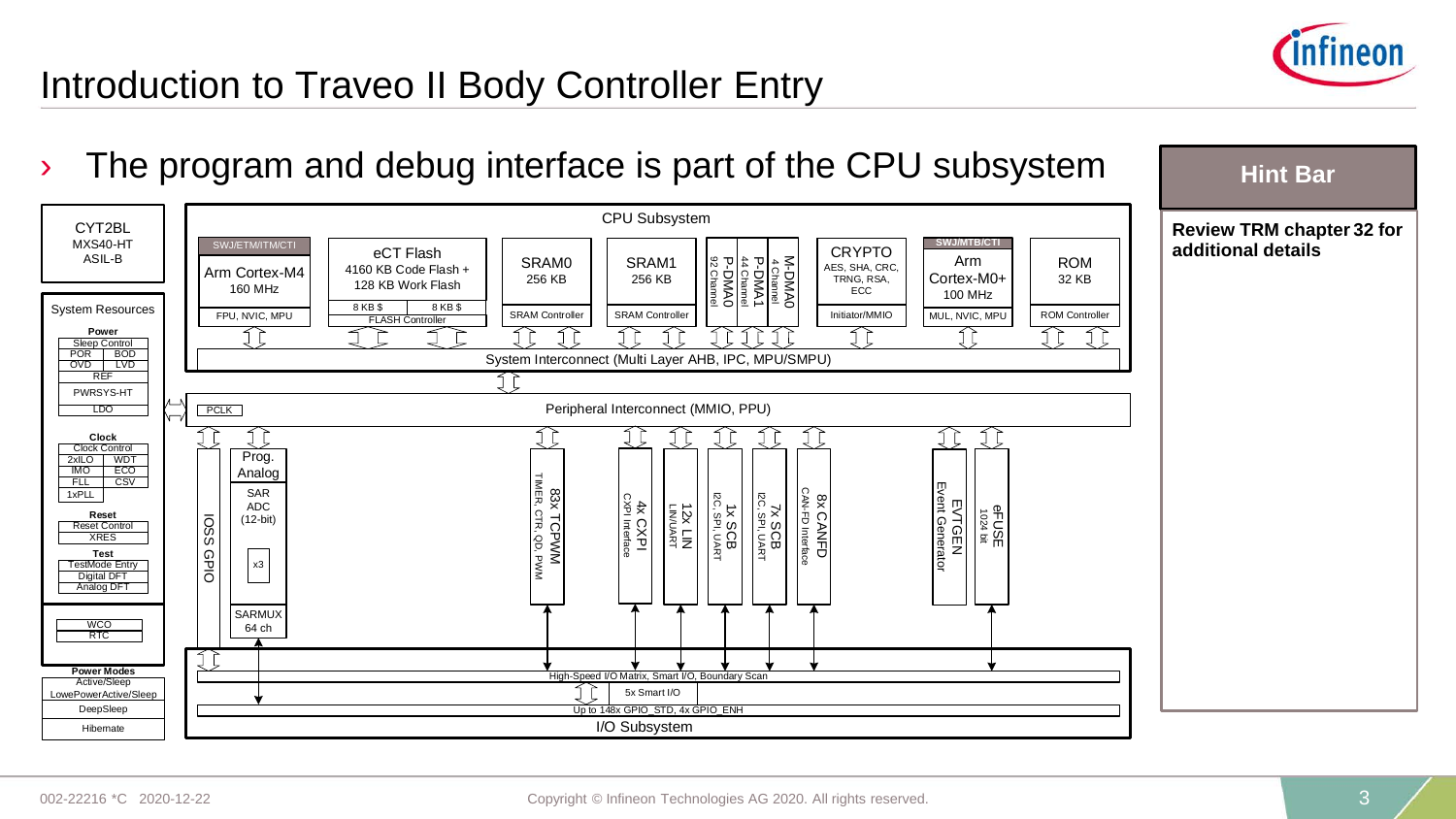

**Hint Bar** 

## Introduction to Traveo II Body Controller High

 $\rightarrow$  The program and debug interface is part of the CPU subsystem

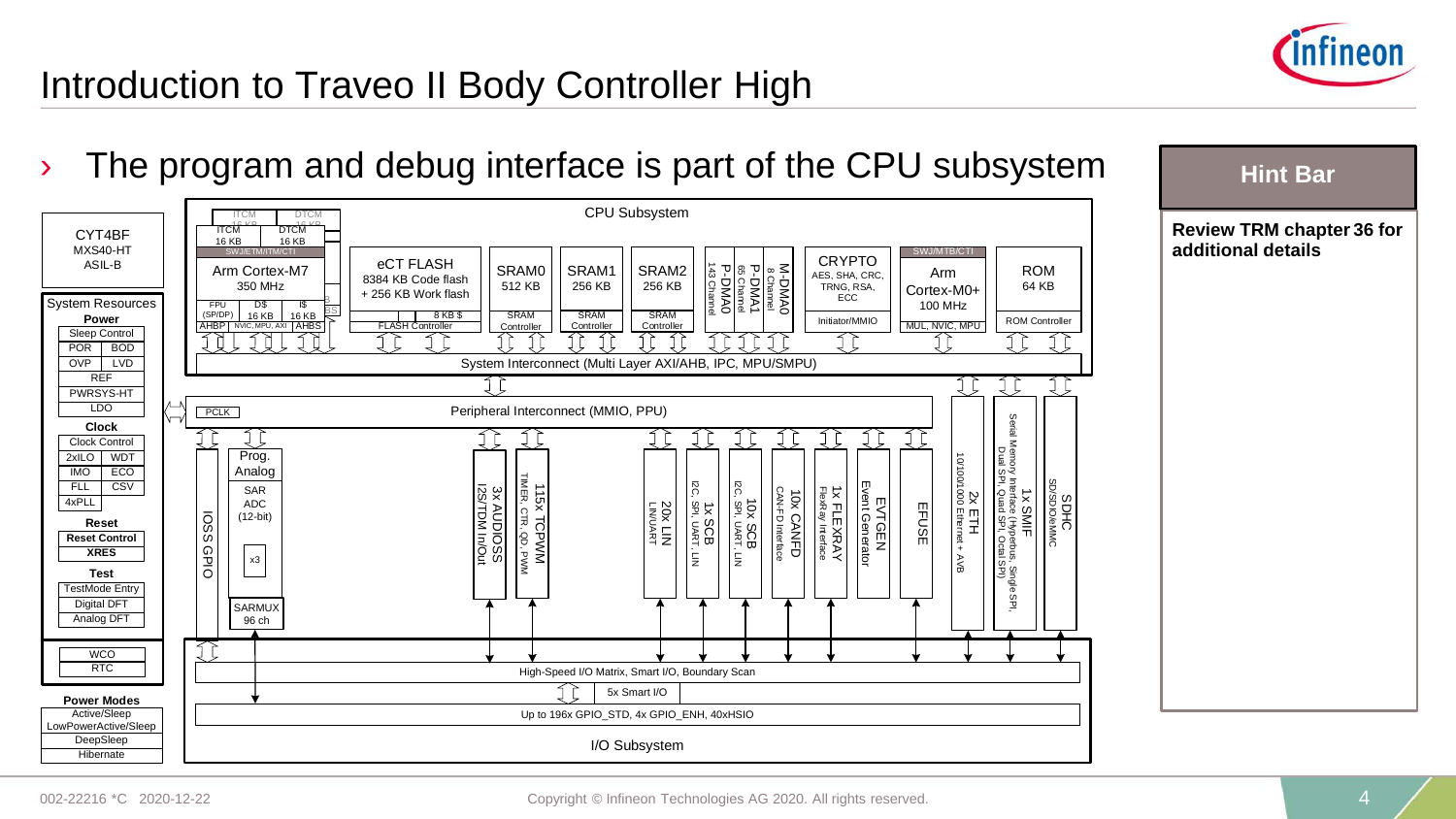

## Introduction to Traveo II Cluster

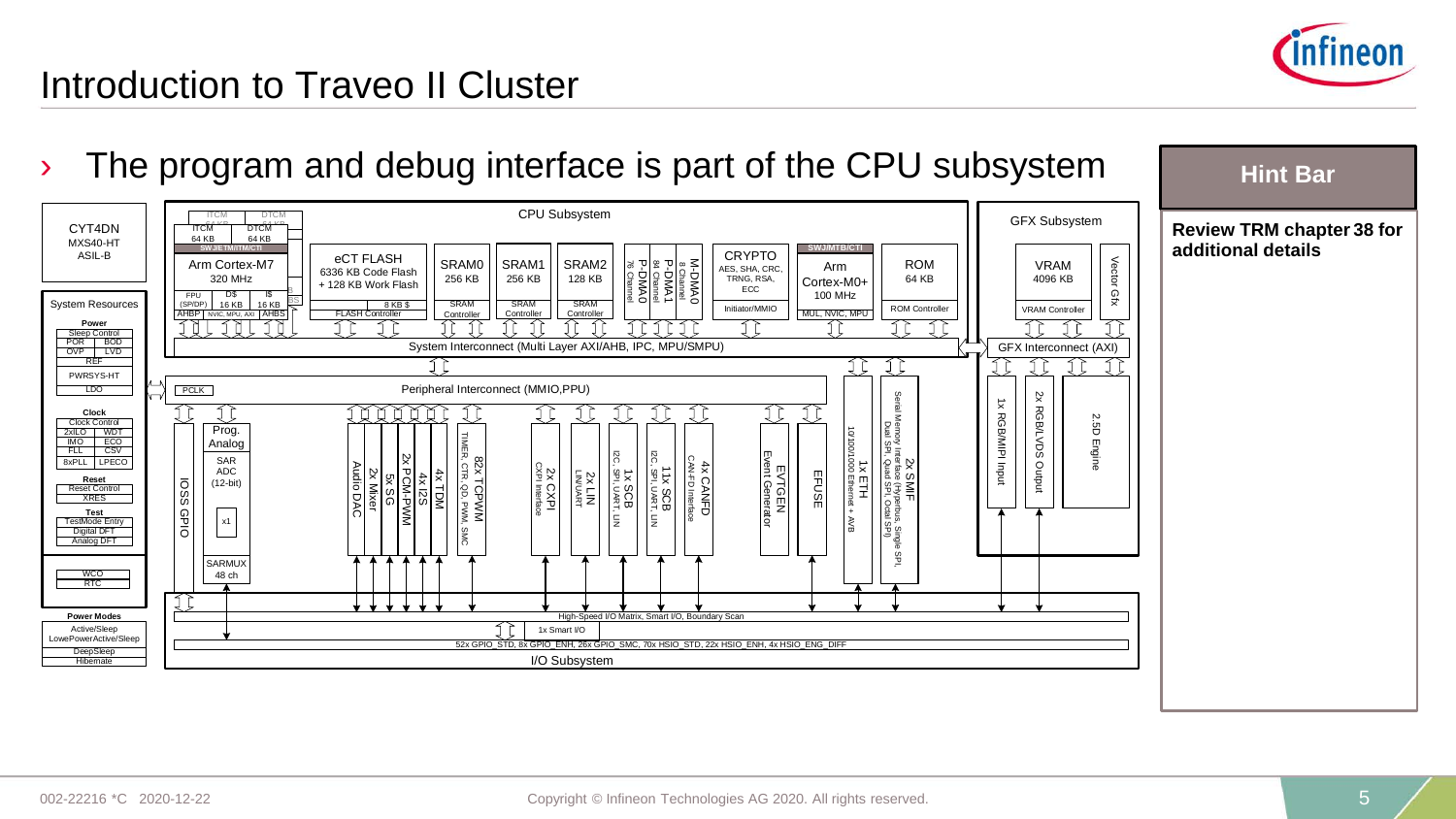

#### Program and Debug Interface Overview

- The program and debug interface is a communication gateway for an external device to perform programming and debugging
- The external device includes a
	- Cypress-supplied programmer
	- Third-party programmer and debugger
- › Communication protocol between the external device and Traveo II microcontroller is supplied by
	- Serial wire debug (SWD)
	- Joint Test Action Group (JTAG)

**Review the Program and Debug Interface TRM chapter for additional details**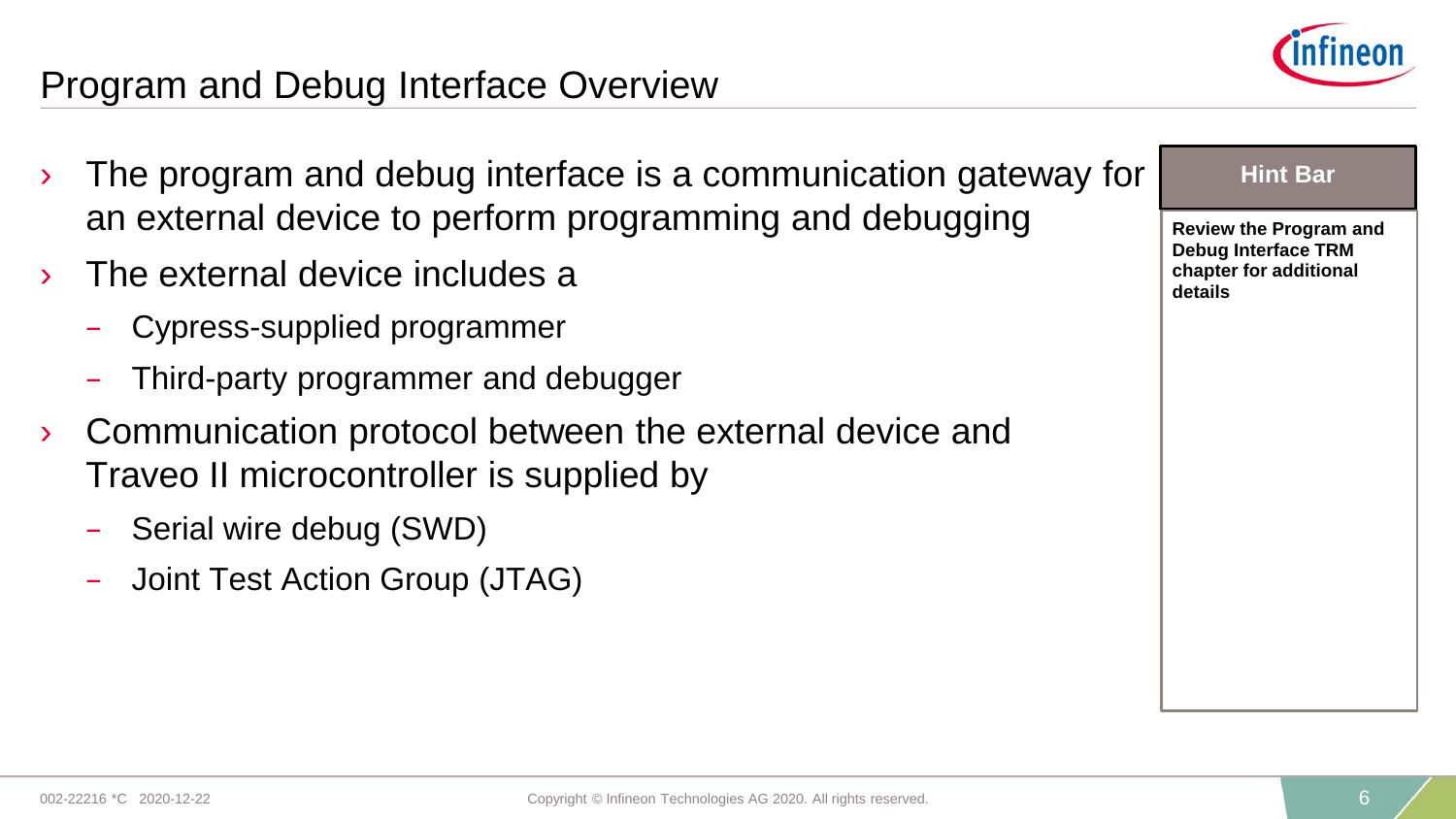### Multi-Core Debug for CYT2B6/B7/B9/BL



| Arm <sup>®</sup> Cortex <sup>®</sup> -M0+ Core debug components                                        | <b>Hint Bar</b>                               |
|--------------------------------------------------------------------------------------------------------|-----------------------------------------------|
| Cross-triggering interface (CTI), four hardware breakpoints, and two watchpoints                       | <b>Review TRM chapter 31</b><br>and CoreSight |
| Arm Cortex-M4 Core debug components                                                                    | documentation for<br>additional details       |
| CTI, six hardware breakpoints, and four watchpoints<br>Enables multi-core debug                        |                                               |
| Three CTIs connected via cross-triggering matrix (CTM)                                                 |                                               |
| Start or stop CM0+/CM4 at the same time                                                                |                                               |
| Start or stop instruction tracing based on whether or not the trace buffer is full, or<br>on the break |                                               |
| Debug and access port (DAP) security                                                                   |                                               |
| Three access ports (APs) each can be independently disabled                                            |                                               |
| eFuse (permanent)                                                                                      |                                               |
| System AP is protected by MPU                                                                          |                                               |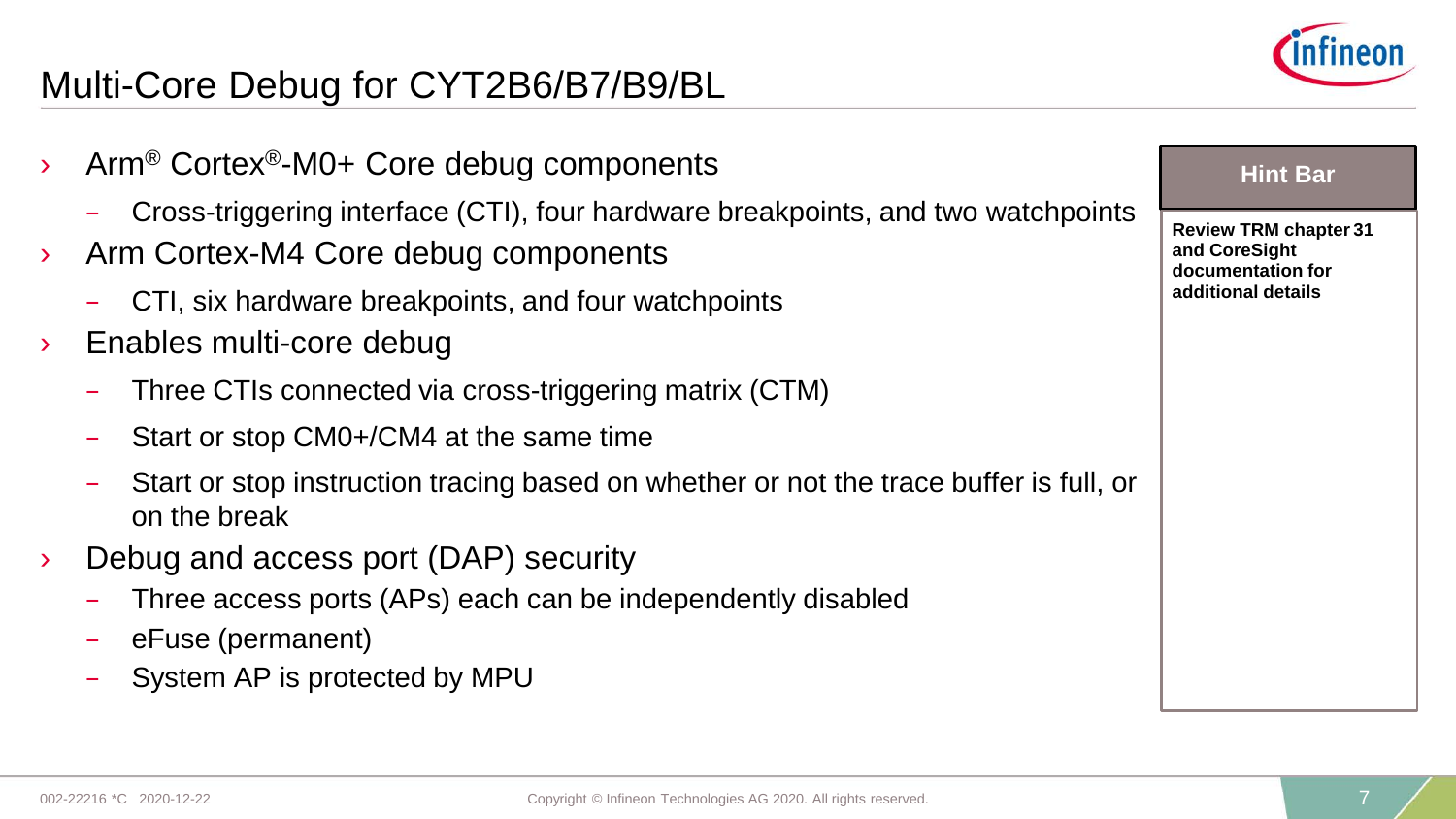#### Multi-Core Debug for CYT2B6/B7/B9/BL





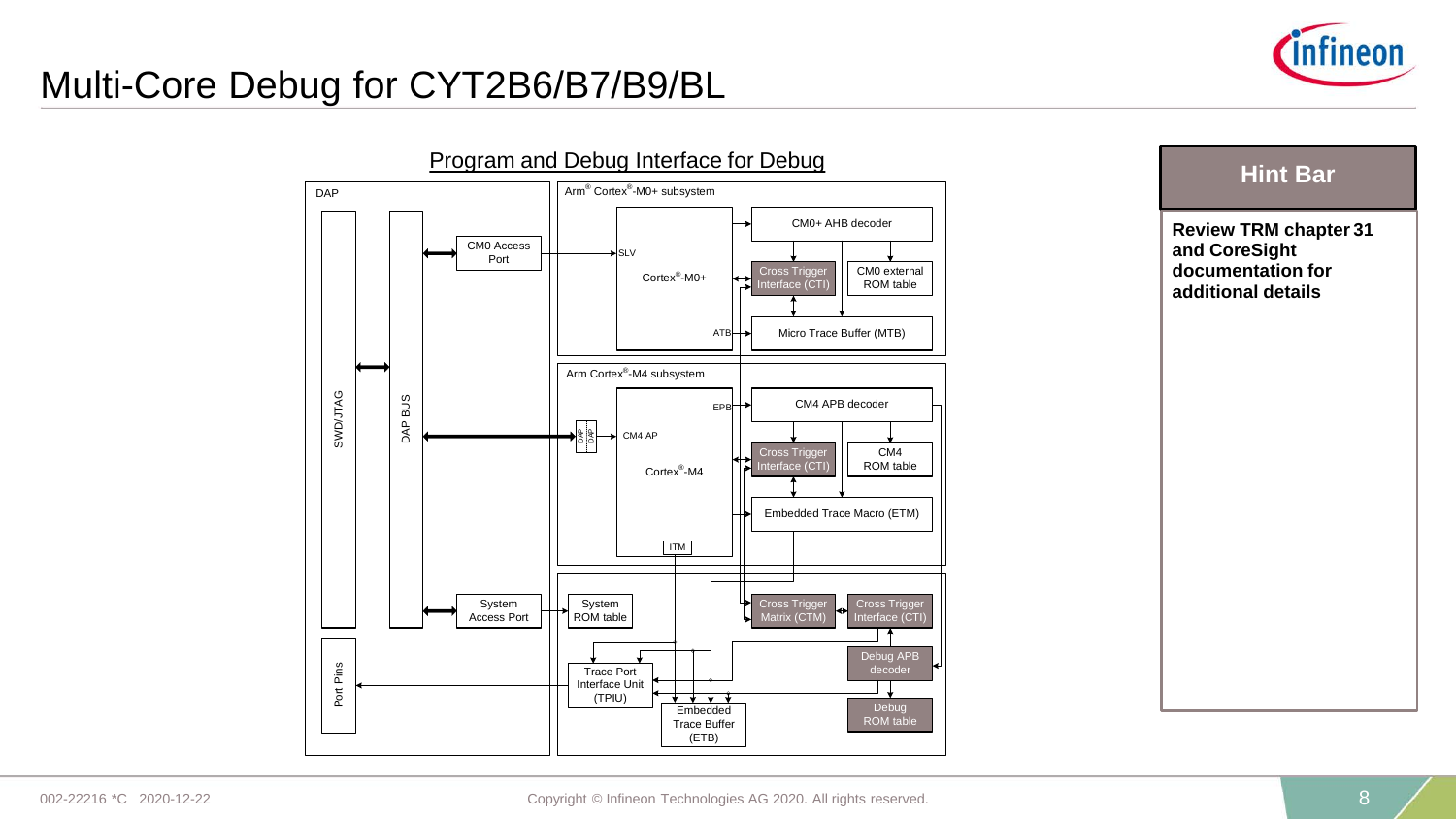## Multi-Core Debug for CYT3BB/4BB/3DL/4DN



| Arm <sup>®</sup> Cortex <sup>®</sup> -M0+ Core debug components                                                         | <b>Hint Bar</b>                               |
|-------------------------------------------------------------------------------------------------------------------------|-----------------------------------------------|
| Cross-triggering interface (CTI), four hardware breakpoints, and two watchpoints<br>Arm Cortex-M7 Core debug components | <b>Review TRM chapter 36</b><br>and CoreSight |
| CTI, six hardware breakpoints, and four watchpoints                                                                     | documentation for<br>additional details       |
| Enables multi-core debug                                                                                                |                                               |
| Three CTIs connected via cross-triggering matrix (CTM)                                                                  |                                               |
| Start or stop CM0+/CM7 at the same time                                                                                 |                                               |
| Start or stop instruction tracing based on whether or not the trace buffer is full, or<br>on the break                  |                                               |
| Debug and access port (DAP) security                                                                                    |                                               |
| Four access ports (APs) each can be independently disabled                                                              |                                               |
| eFuse (permanent)                                                                                                       |                                               |
| System AP is protected by MPU                                                                                           |                                               |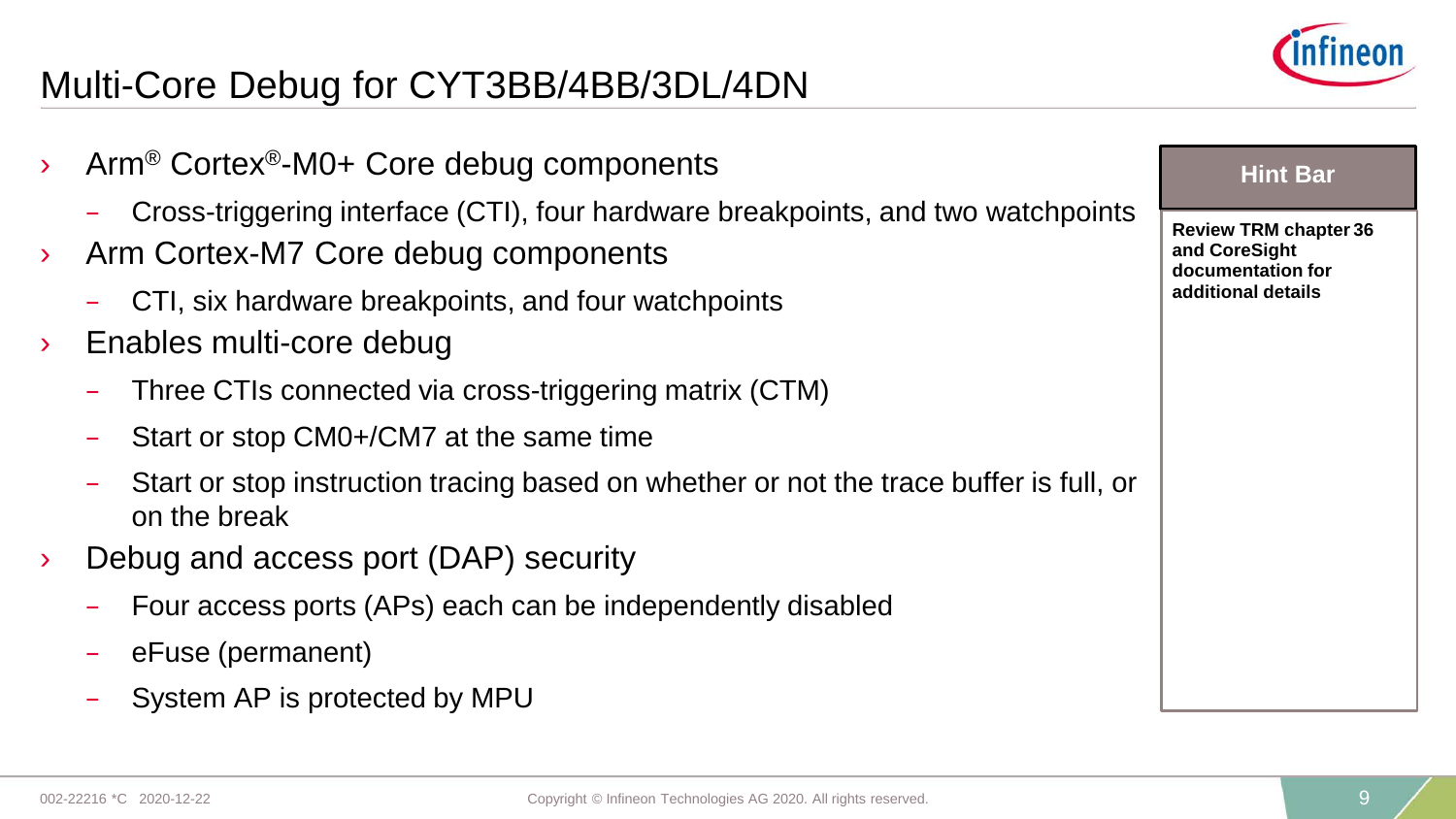#### Multi-Core Debug for CYT3BB/4BB/3DL/4DN





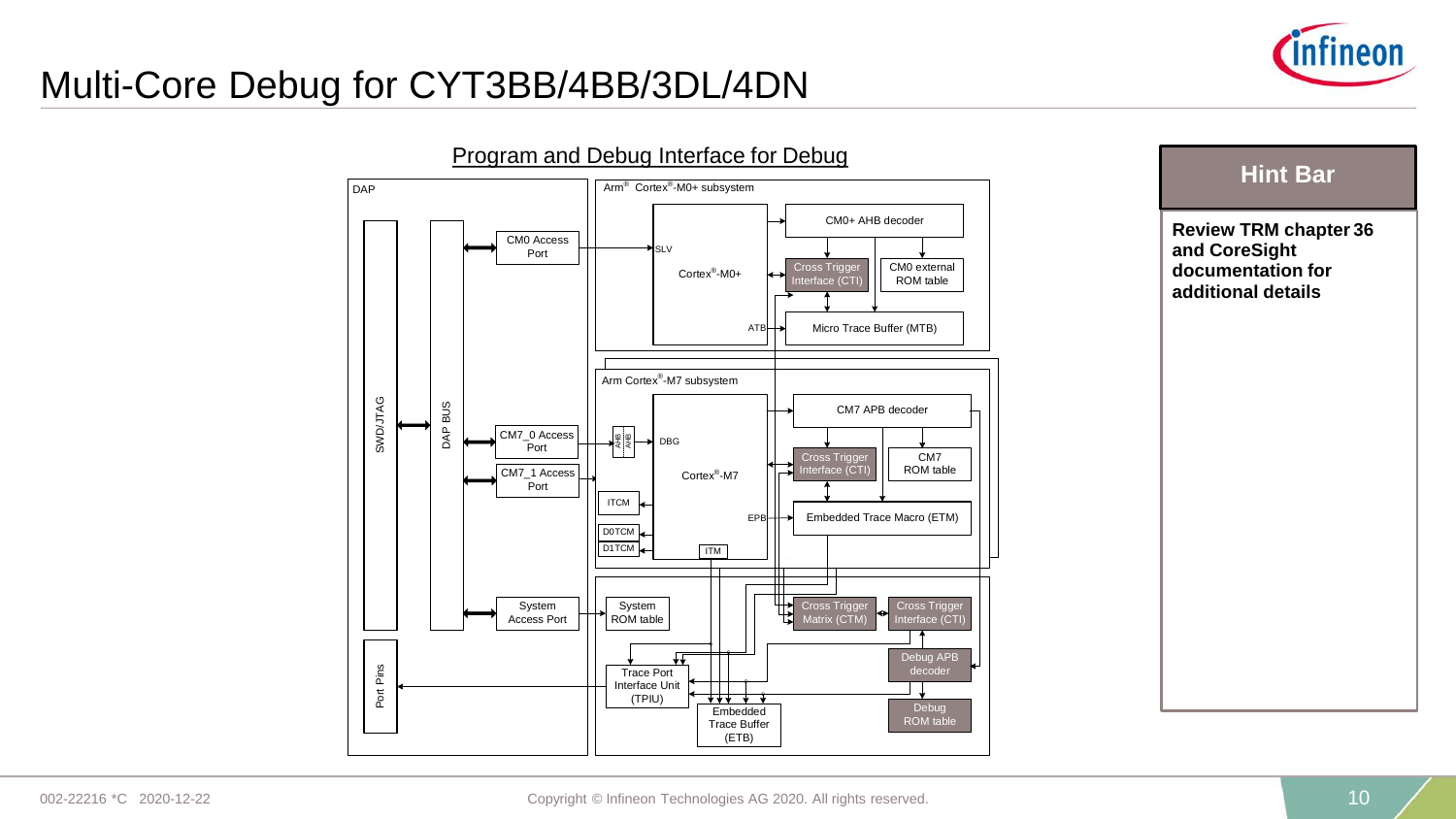- › Arm® Cortex®-M0+
	- Micro trace buffer (MTB) for tracing and storing instructions
- Arm Cortex-M4
	- Serial wire viewer (SWV) for output trace information with single pin at SWO
	- Embedded trace macrocell (ETM) for tracing instructions
	- Embedded trace buffer (ETB) for tracing instructions and storing them in a local SRAM
	- Instrumentation trace macrocell (ITM) for tracing output
	- Trace port interface unit (TPIU) for tracing information from the chip to an external trace port analyzer
		- Parallel (4 pins, multiplexed with GPIO and clock pin)
		- SWO (multiplexed on JTAG TDO)



#### **Hint Bar**

**Review TRM chapter 31 and CoreSight Documentations for additional details**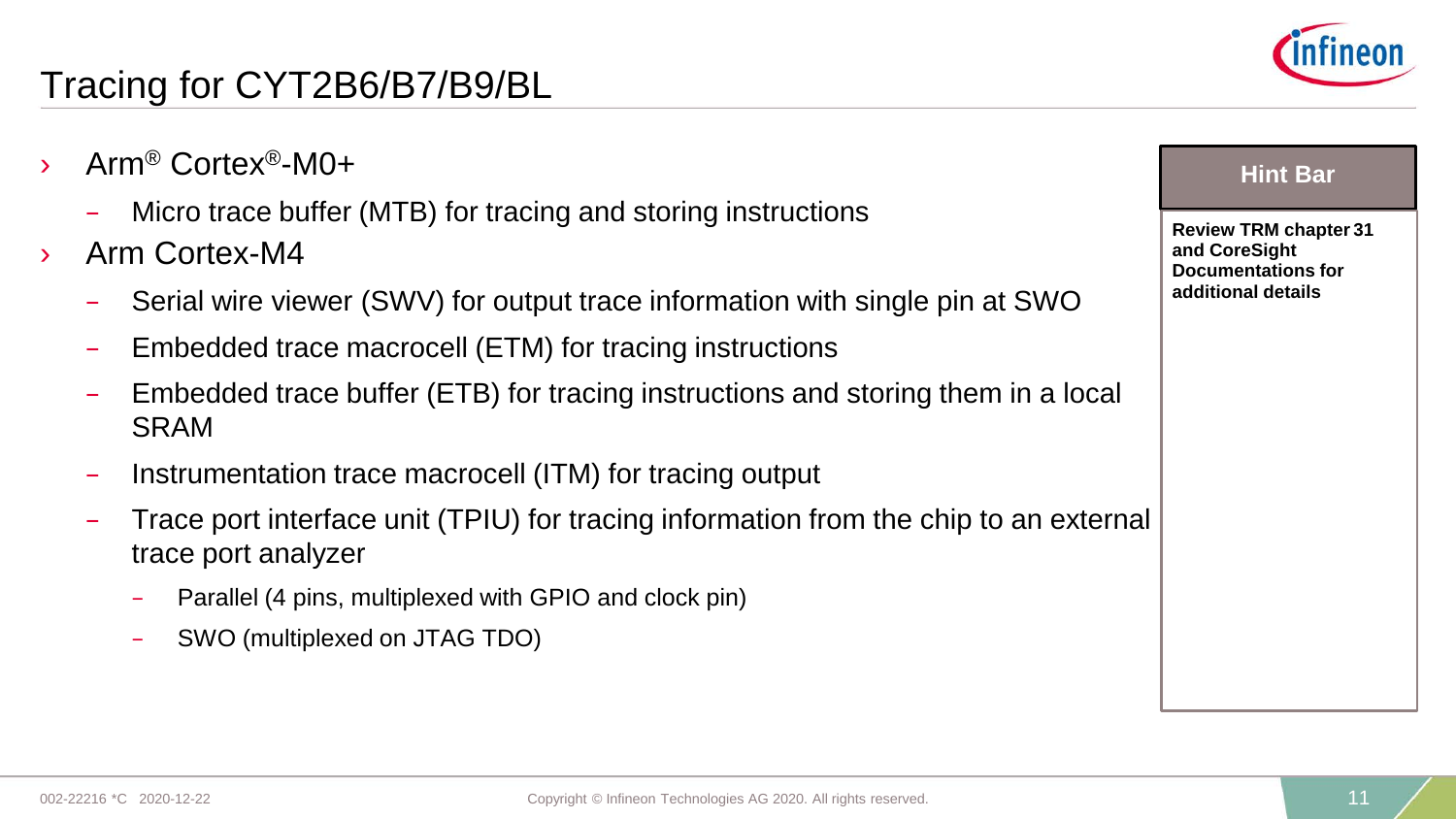

## Tracing for CYT2B6/B7/B9/BL





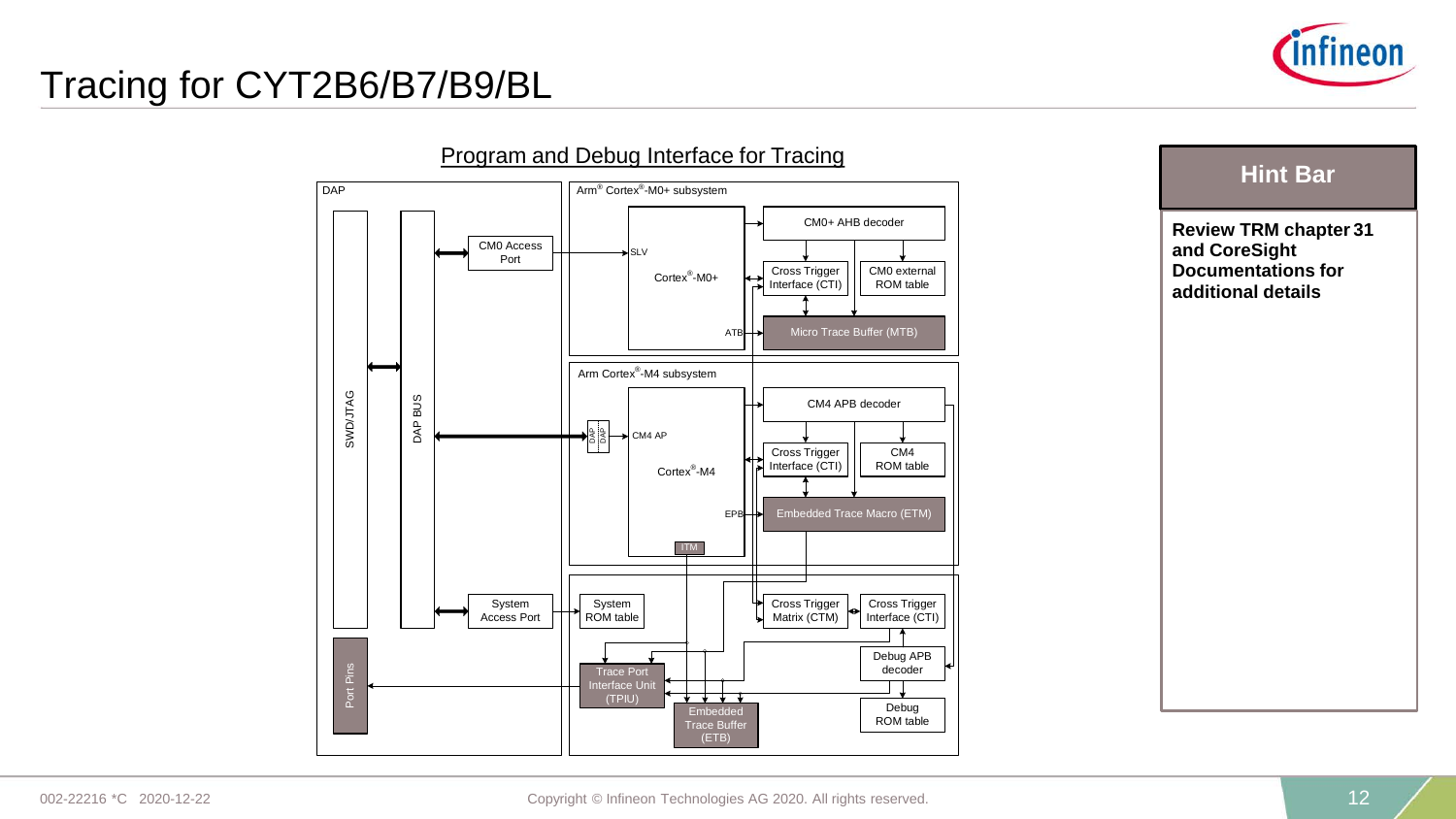

- › Arm® Cortex®-M0+
	- Micro trace buffer (MTB) for tracing and storing instructions
- Arm Cortex-M7
	- Embedded trace macrocell (ETM) for tracing instructions
	- Embedded trace buffer (ETB) for tracing instructions and storing them in a local SRAM
	- Instrumentation trace macrocell (ITM) for tracing output
	- Trace port interface unit (TPIU) for tracing information from the chip to an external trace port analyzer
		- Parallel (4 pins, multiplexed with GPIO and clock pin)

|--|

**Review TRM chapter 36 and CoreSight Documentations for additional details**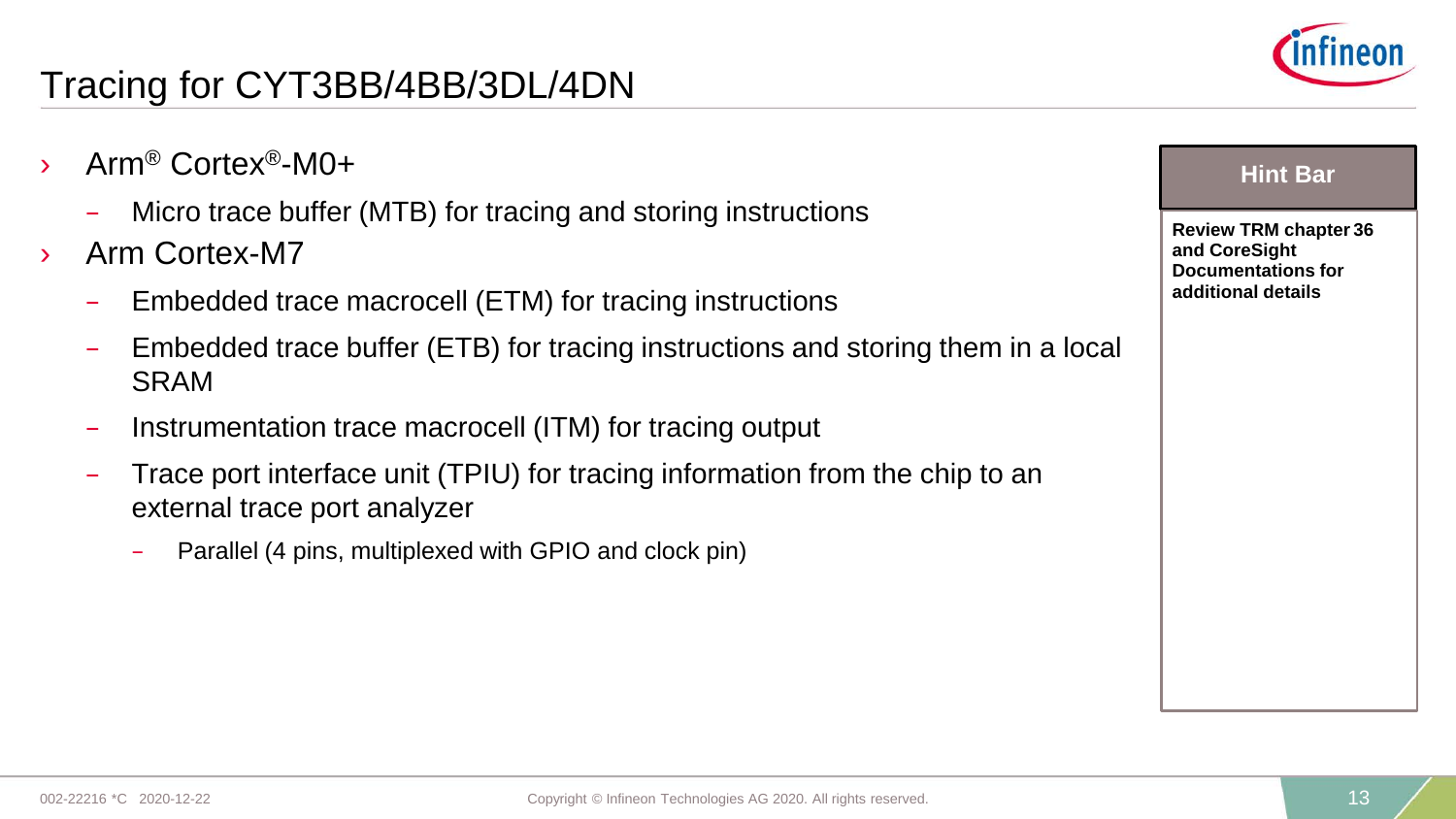

#### Tracing for CYT3BB/4BB/3DL/4DN



**Hint Bar** 

**Review TRM chapter 36 and CoreSight Documentations for additional details**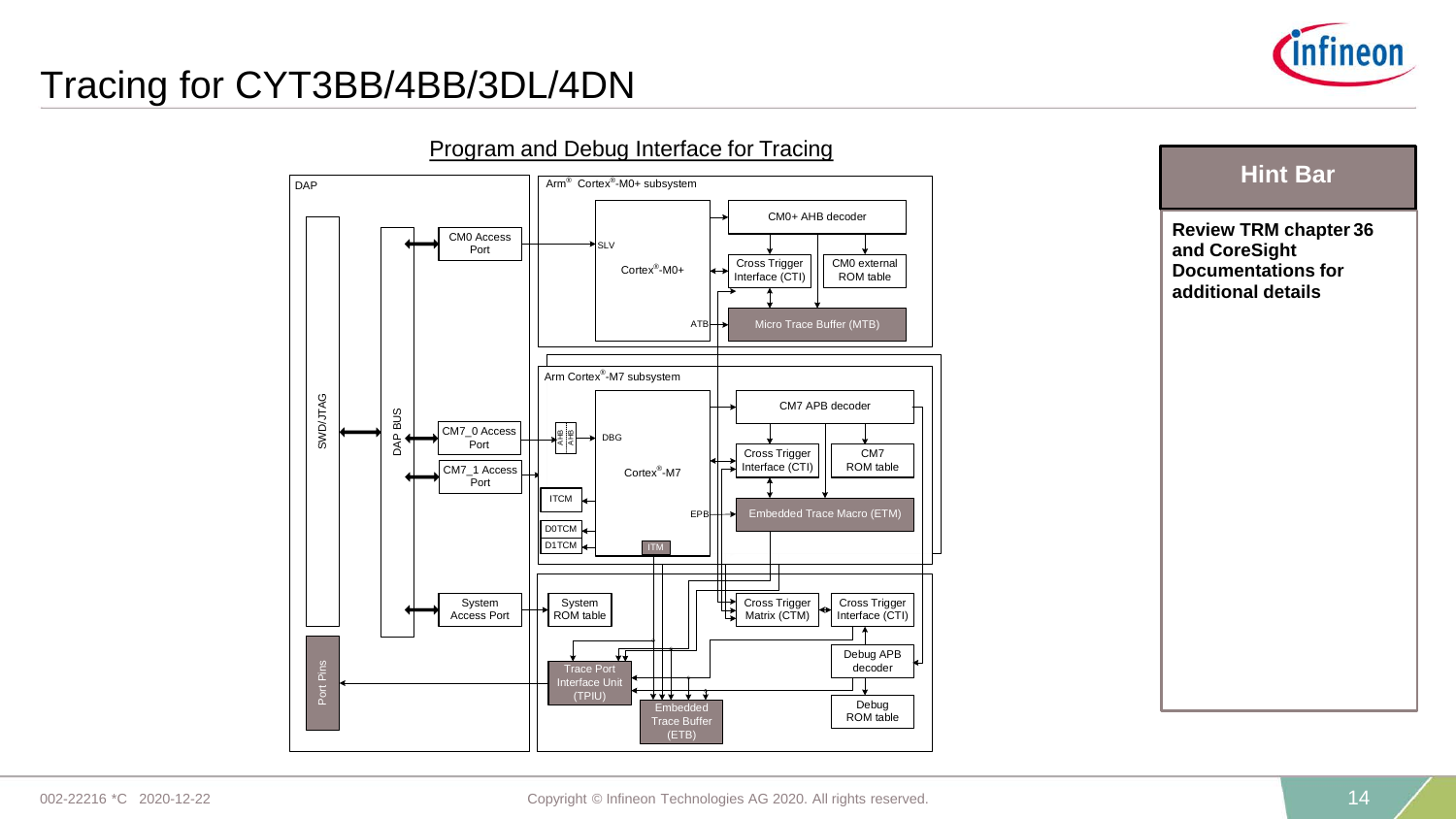### Serial Wire Debug (SWD) and JTAG Interface





- › JTAG controller and interface are compliant to IEEE-1149.1-2001
	- The test access port (TAP) interface is used to control the values in the boundary scan cells
	- Boundary scan test supported



**Debug interface pin configuration on Boot ROM**

After reset, the debug pins remain in highimpedance mode until Boot ROM initializes them as follows:

| <b>Pin Name</b> | <b>Input</b><br><b>Enable</b> | <b>Drive Mode</b>  |
|-----------------|-------------------------------|--------------------|
| swj_trstn       | Yes                           | Internal Pull-up   |
| swj_swo_tdo     | No                            | Strong (output)    |
| swi swdoe tdi   | Yes                           | Internal Pull-up   |
| swj_swdio_tms   | Yes                           | Internal Pull-up   |
| swj_swclk_tclk  | Yes                           | Internal Pull-down |

#### **Hint Bar**

**Review the Program and Debug Interface TRM chapter for additional details**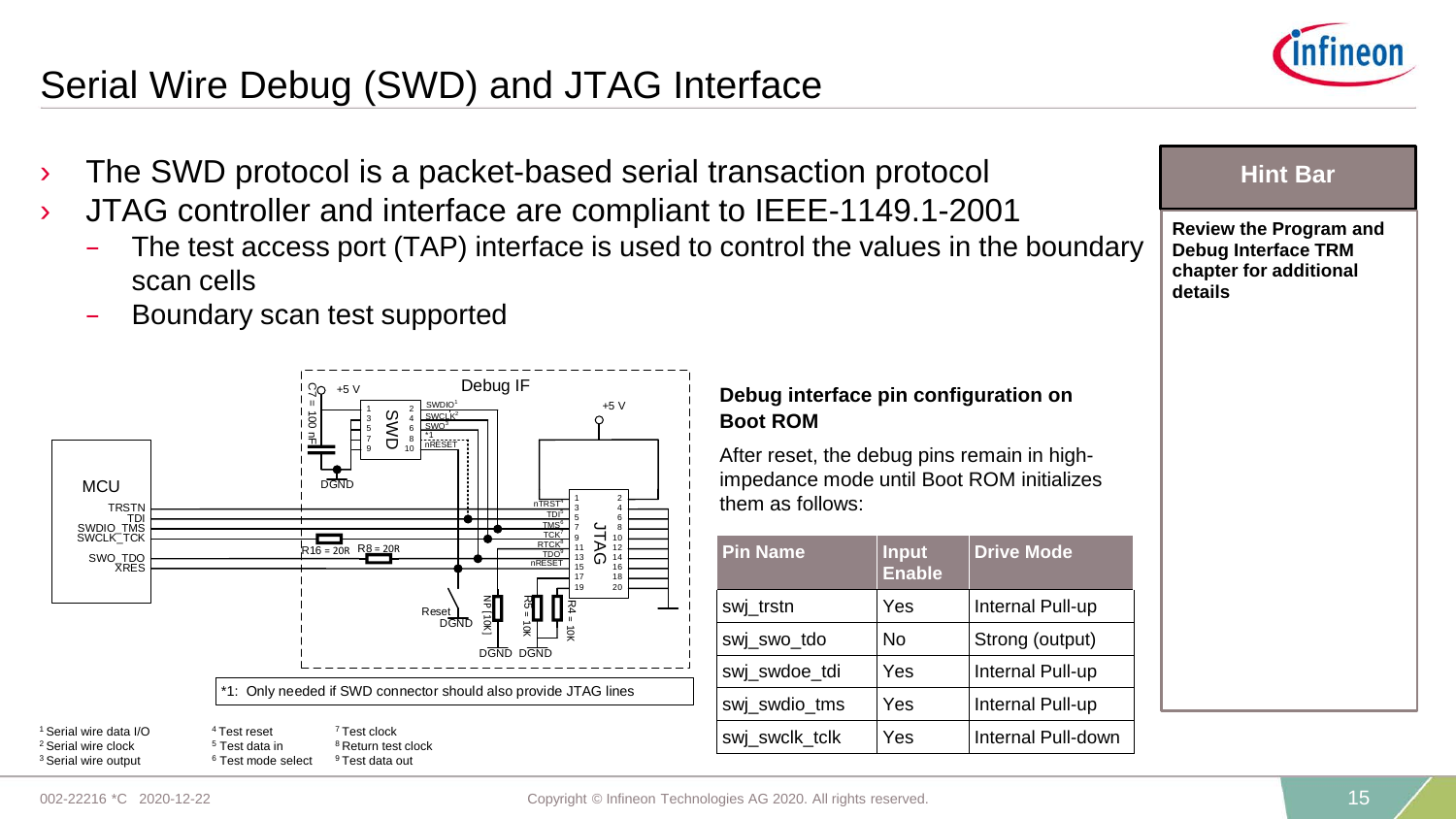

#### › Flash Programmer

| <b>Vendor</b> | <b>Flash Programmer</b>           | <b>Software</b>               | <b>Notes</b>    |
|---------------|-----------------------------------|-------------------------------|-----------------|
| Infineon      | MiniProg3                         | <b>Cypress Programmer 1.0</b> | Only for CYT2B7 |
|               | MiniProg4                         | <b>Auto Flash Utility</b>     |                 |
| DTS Insight   | NET IMPRESS AF430/AFX100          | AZ490 Remote Controller       |                 |
| Segger        | J-Link                            | J-Flash                       |                 |
|               | Flasher Arm (for mass production) |                               |                 |

#### › Integrated Design Environment (IDE)

| Vendor     | <b>Debugger</b>         | <b>Compiler</b>                     |
|------------|-------------------------|-------------------------------------|
| <b>GHS</b> | GHS Probe (5.6.4/5.6.6) | MULTI V7 (ver2017.1.4)              |
| <b>IAR</b> | I -JET                  | Embedded Workbench for Arm (8.42.1) |
| iSystem    | i-TAG Family            |                                     |
| Lauterbach | TRACE 32                |                                     |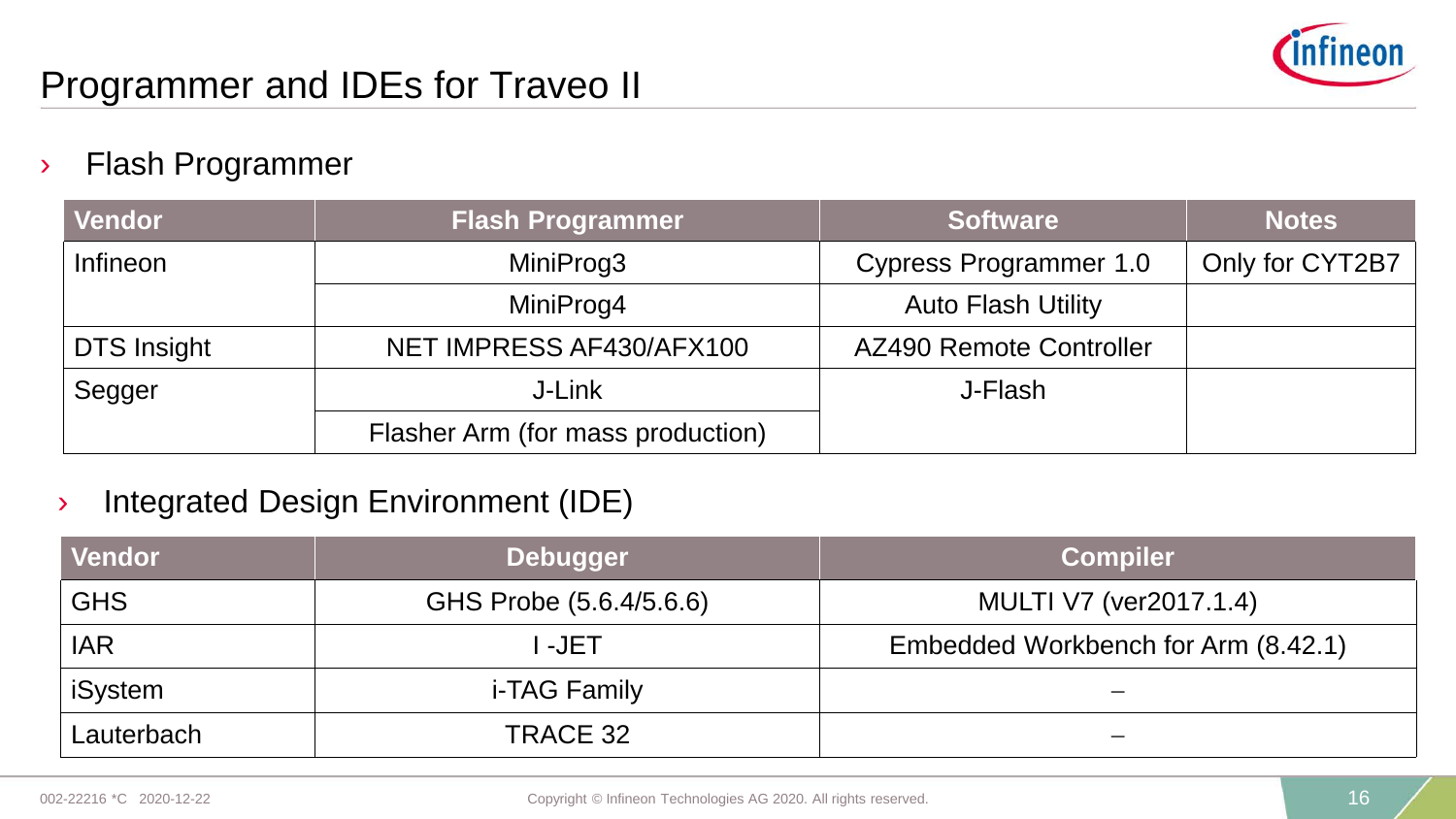

# Part of your life. Part of tomorrow.